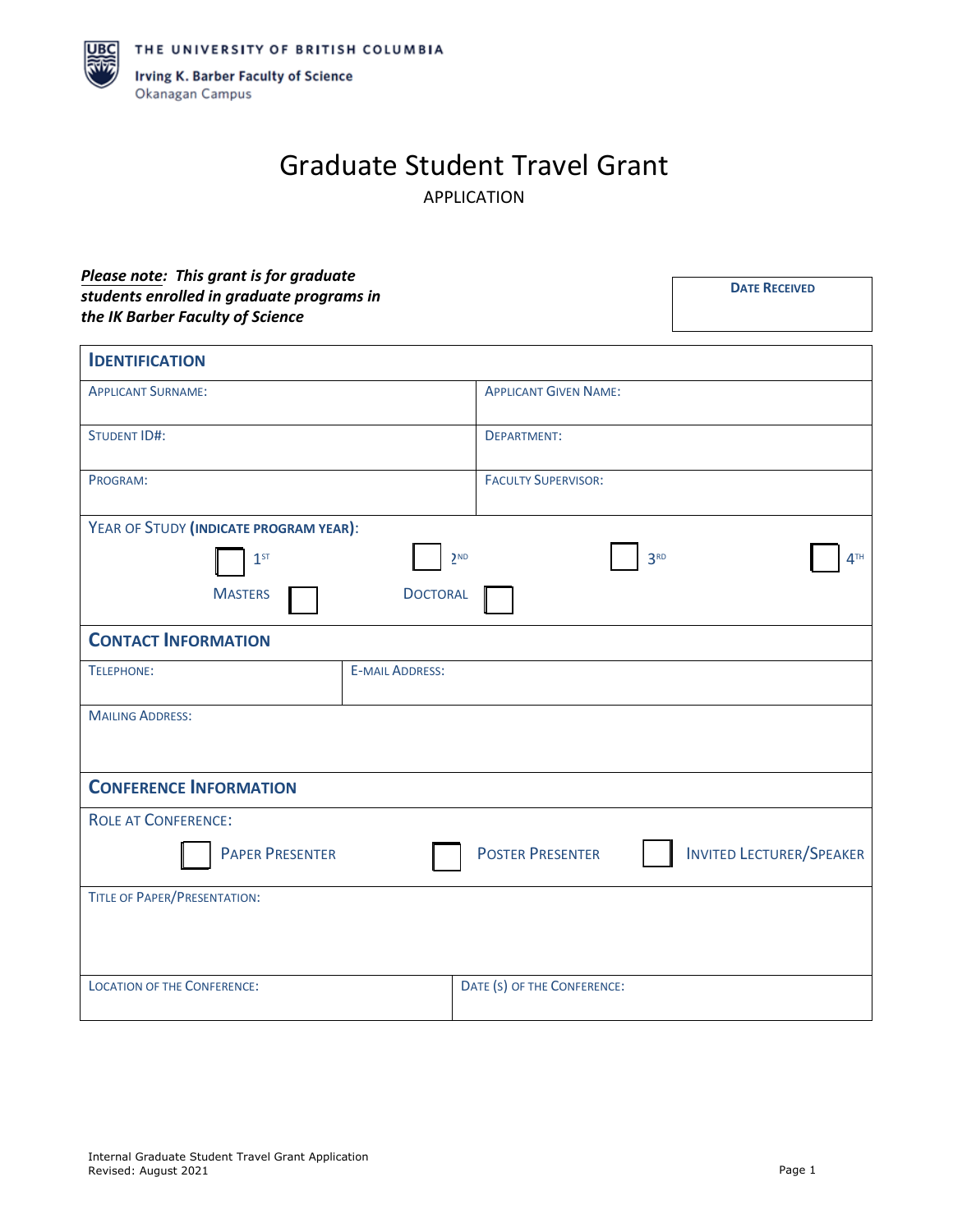| <b>NAME OF THE CONFERENCE:</b>                                                                                                                                    |
|-------------------------------------------------------------------------------------------------------------------------------------------------------------------|
| NAME OF THE SPONSORING ORGANIZATION/ASSOCIATION:                                                                                                                  |
| WILL YOU BE A REGISTERED UBCO STUDENT AT THE TIME OF THE CONFERENCE?                                                                                              |
| <b>YES</b><br><b>No</b>                                                                                                                                           |
| IS THE PAPER/POSTER BASED ON YOUR CURRENT PROGRAM'S RESEARCH?                                                                                                     |
| <b>YES</b><br><b>No</b>                                                                                                                                           |
| NAME(S) OF AUTHORS:                                                                                                                                               |
|                                                                                                                                                                   |
| <b>SUMMARY INFORMATION</b>                                                                                                                                        |
| In the space below, please provide an abstract of the research to be presented. A copy of the paper to be presented<br>should NOT be attached to the application. |
|                                                                                                                                                                   |
|                                                                                                                                                                   |
|                                                                                                                                                                   |
|                                                                                                                                                                   |
|                                                                                                                                                                   |
|                                                                                                                                                                   |
|                                                                                                                                                                   |
|                                                                                                                                                                   |
|                                                                                                                                                                   |
|                                                                                                                                                                   |
|                                                                                                                                                                   |
|                                                                                                                                                                   |
|                                                                                                                                                                   |
|                                                                                                                                                                   |
|                                                                                                                                                                   |
|                                                                                                                                                                   |
|                                                                                                                                                                   |
|                                                                                                                                                                   |
|                                                                                                                                                                   |
|                                                                                                                                                                   |
|                                                                                                                                                                   |
| Max: 1000 Characters                                                                                                                                              |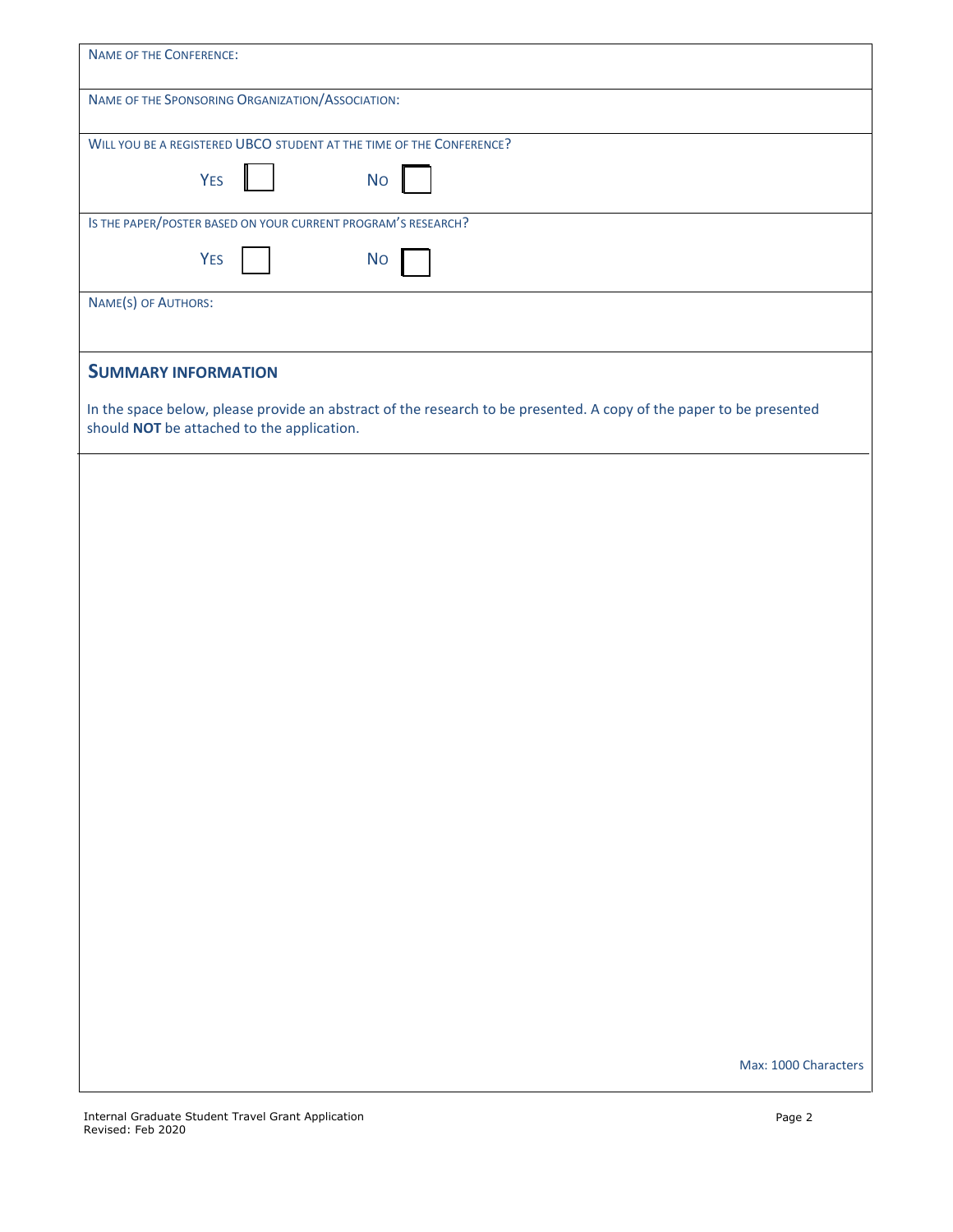| Please provide a brief statement of how the travel will be relevant for your career and why the selected conference is an |
|---------------------------------------------------------------------------------------------------------------------------|
| important venue for presenting the research results:                                                                      |

Max: 1000 Characters

## **TRAVEL DETAILS**

Please provide itinerary details including transportation, accommodations and conference registration.

Max: 1000 Characters

**BUDGET**(Please fully complete table below)

Total Budget

|    |                                     | <b>ESTIMATED COSTS</b> | <b>SOURCE OF OTHER FUNDS</b> |
|----|-------------------------------------|------------------------|------------------------------|
| 1. | <b>TRAVEL</b>                       |                        |                              |
| 2. | <b>ACCOMMODATIONS</b>               |                        |                              |
| 3. | MEALS/SUBSISTENCE                   |                        |                              |
| 4. | <b>CONFERENCE REGISTRATION FEES</b> |                        |                              |
|    | 5. OTHER (SPECIFY)                  |                        |                              |
|    | 6. TOTAL                            |                        |                              |
|    | <b>AMOUNT REQUESTED</b>             |                        |                              |